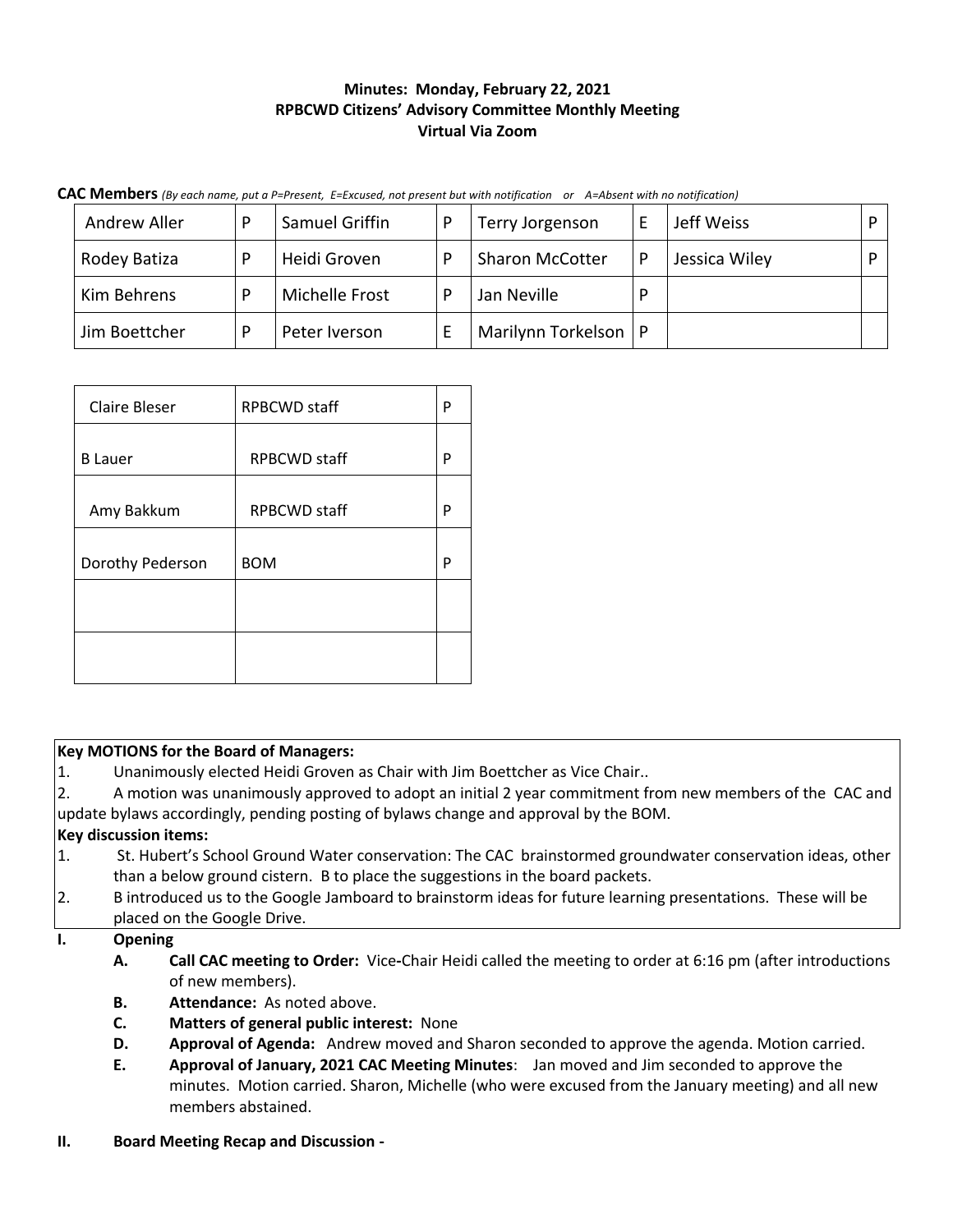- A. Highlights from the February managers meeting were presented by Marilynn.
	- 1. Lotus Lake Vegetation Management Plan was approved. Claire to determine whether the City of Chanhassen will partner with the project.
	- 2. BOM approved a Water stewardship grant (WSG) amount increase of 30% for people willing to commit to a 3 year professional maintenance plan.
	- 3. BOM approved Bluff Creek Reach 5 Stabilization Feasibility 353 Study as part of the 10 year plan.
	- 4. RFP went out(Auditor, Accountant, 96 District Engineer, Engineering Pool, Information 97 Technology, Banking Services, Legal) BOM to revise Human Resources RFP.
	- 5. Response to question as to whether the CAC should review BOM packet in full. Prior legal review qualified the statute provides the opportunity to review all BOM activities. BOM asks that we review BOM packets paying particular attention to the following 4 items: Grants, Education & Outreach (E&O) strategies, Capital Improvement Projects (CIPs) and items related to the 10 yr management plan.
	- 6. **Response on CAC recommendation to the Board?** Lotus Lake Vegetation Management Plan was approved, Soil Health Amendment to 10 year plan approved.
	- 7. New Advisory Topics from the Board? St. Hubert Water Conservation
	- 8. Questions from CAC and/or highlights (if needed) B -none

#### **III. Program and Project Updates; Staff Engagement with CAC;**

**A.** New Advisory Topics Recommendations for Board of Managers

#### 1. **Groundwater conservation at St. Hubert**

Claire gave an overview of the project, including Four major components: habitat restoration/outdoor classroom with walking path, tree trenches to capture stormwater from the parking lot, rain garden and gully repair. SRS revealed the opportunity to install infrastructure so that a water reuse system can be implemented to capture roof stormwater runoff and hold in an underground cistern to irrigate soccer fields. BOM decided not to go ahead because of the high cost of a below ground cistern. B collected Groundwater conservation suggestions for this site.

Suggestions included a Smart irrigation controller, fescue or bee lawn conversion of playing field, phytoremediation, conversion of drinking fountain to include water bottle fill stations, education stations at walking paths, additional rain gardens, scientific but fun messaging, pervious pavements (Claire stated these were not practical because of the heavy clay soils), green roof/growing food on roof, downspout planters, raised bed vegetable gardens, Launch party/grand opening, way to capture the water from the roof and move to the fields (open aqueducts). B to include these suggestions in the BOM packet.

2. **2021 CIP and 10 Year Plan project overview** Claire gave an overview of ongoing, upcoming and recently completed projects throughout the district. Much of this information can be found in the Annual Communication Report. Bluff creek tributary restoration, wetland restoration at Pioneer Trail to increase flood storage, Bluff Creek behind KwikTrip feasibility to restore creek and reduce erosion. Alum treatment completed on Lake Riley, monitor results. BOM approved Rice Marsh Lake water quality improvement. Reach 3 Riley Creek, Middle Riley Creek in partnership with Bearpath Golf Course, Upper Riley corridor enhancement plan in Chanhassen to restore and build resiliency. St. Hubert's Catholic School campus erosion reduction, tree trenches, rain garden, habitat restoration, SW station Eden Prairie retain berm function AND carp removal location. Silver Lake south side ravine stabilization and restoration.